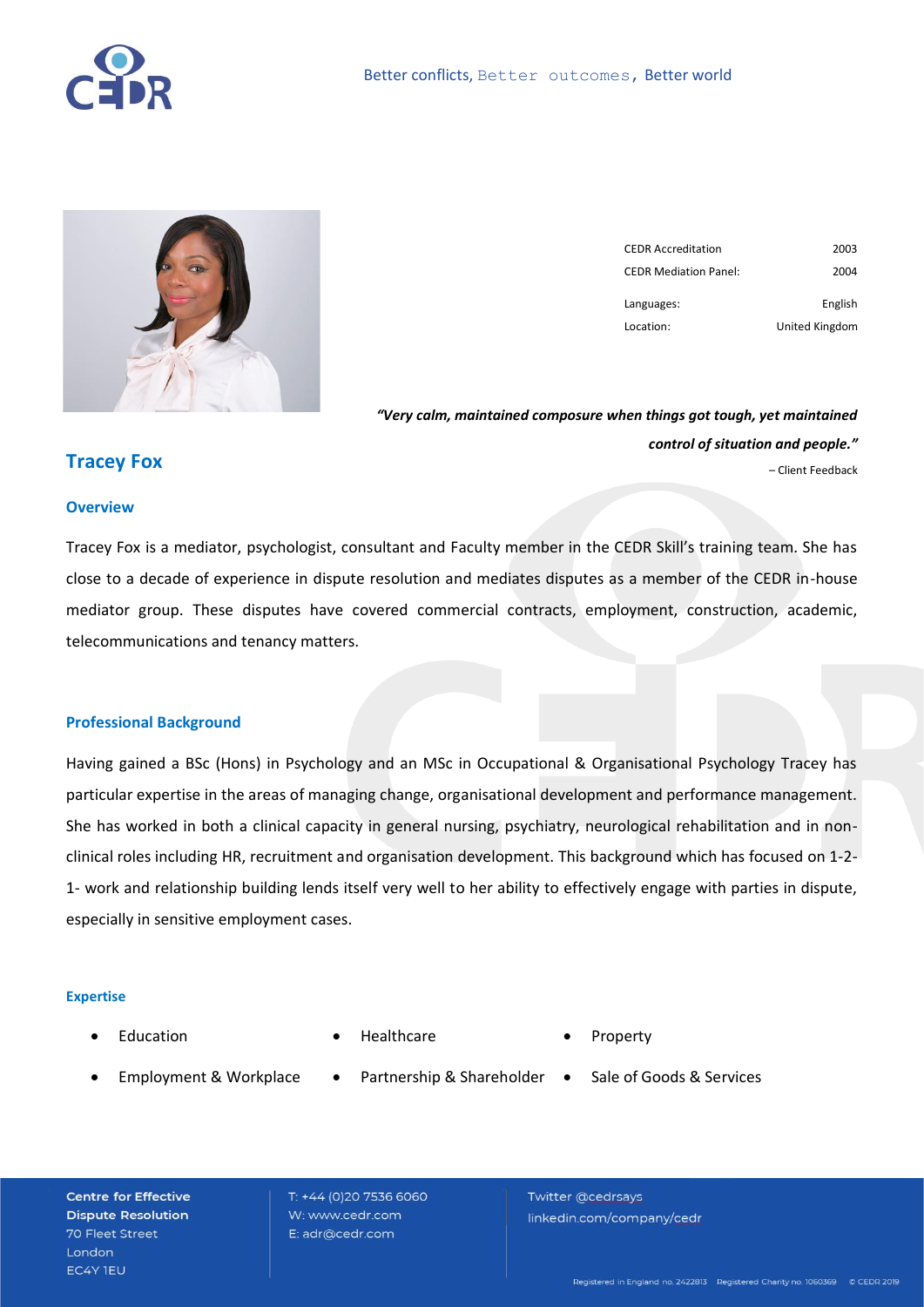

# **Dispute Experience**

**Education:** Complaint against a University concerning the miss-selling of a degree qualification. The mediation assisted the parties to clarify the history of the course content and validity to find a suitable resolution.

### **Employment & Workplace**

### **Bullying allegation**

• Mediation was used to facilitate a dialogue between an employee and Manager following a period of long-term sick leave as a result of alleged bullying. The day focused on impact and intentions, exploring individual differences and how or if they could work together in the future.

### **Director and Senior Manager reconciliation**

• Working with the parties whose relationship had degenerated to air and understand individual differences and develop a communication strategy.

#### **Grievance**

• Breach of confidentiality, data protection and disability discrimination were the issues in this case. Despite it being a highly emotional day, resolution was reached.

### **Race Discrimination**

- An apology and damages were sought for alleged physical assault by a law enforcement officer.
- Damages were sought for less favourable treatment due to race and gender for a Senior Manager.
- Damages sought for racially aggravated behaviour by a number of colleagues in a department.
- Dispute between a volunteer and the Charitable organisation based on perceived indirect racial discrimination.

### **Relationship Breakdown**

Between a manager and a member of the leadership team over issues of trust and alleged hidden agendas.

### **Healthcare**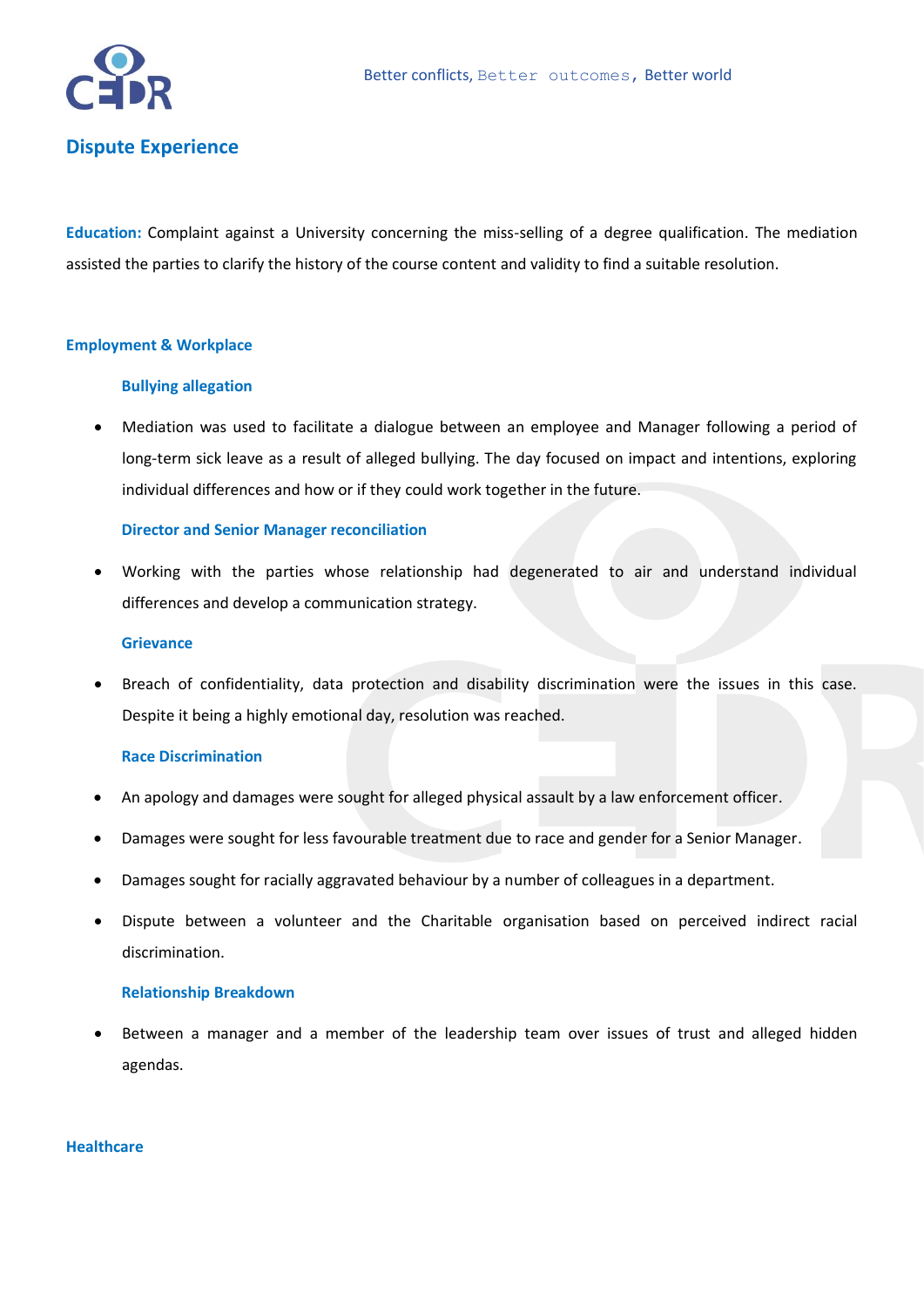

Tracey has a background in clinical psychology and worked in a clinical capacity in general nursing, psychiatry and neurological rehabilitation.

- Repairing a broken relationship between two Economists where one had attempted suicide and implicated the other.
- A complaint against a hospital due to poor fistula surgery leading to long term physical and psychological needs.
- A complaint against a hospital for an oversight in urinary surgery resulting in restricted mobility and high support needs.
- A commercial claim against a company where workplace stress was alleged to have led to impotence.

**Partnership & Shareholder:** Brothers who were former business partners in conflict with each other due to the collapse of their business.

### **Property**

- Termination of a retail lease.
- Non-payment of commercial rent due under a contractual lease.

### **Neighbourhood**

• Various disputes with neighbours in conflict due to noise, odours, waste disposal, car parking spaces, children's playing arrangements and boundary walls.

### **Sale of Goods & Services**

- Non-payment of IT equipment due to falsified sign off of invoices in an academic institution.
- Non-payment of powder coating on galvanised steel to be used for children's playground equipment.

### **Personal Style & Feedback**

- *"Very calm maintained composure when things got tough, yet maintained control of situation and people."*
- *"Very fair and consistent with her approach, and really tried to find a solution."*

### **Professional Skills**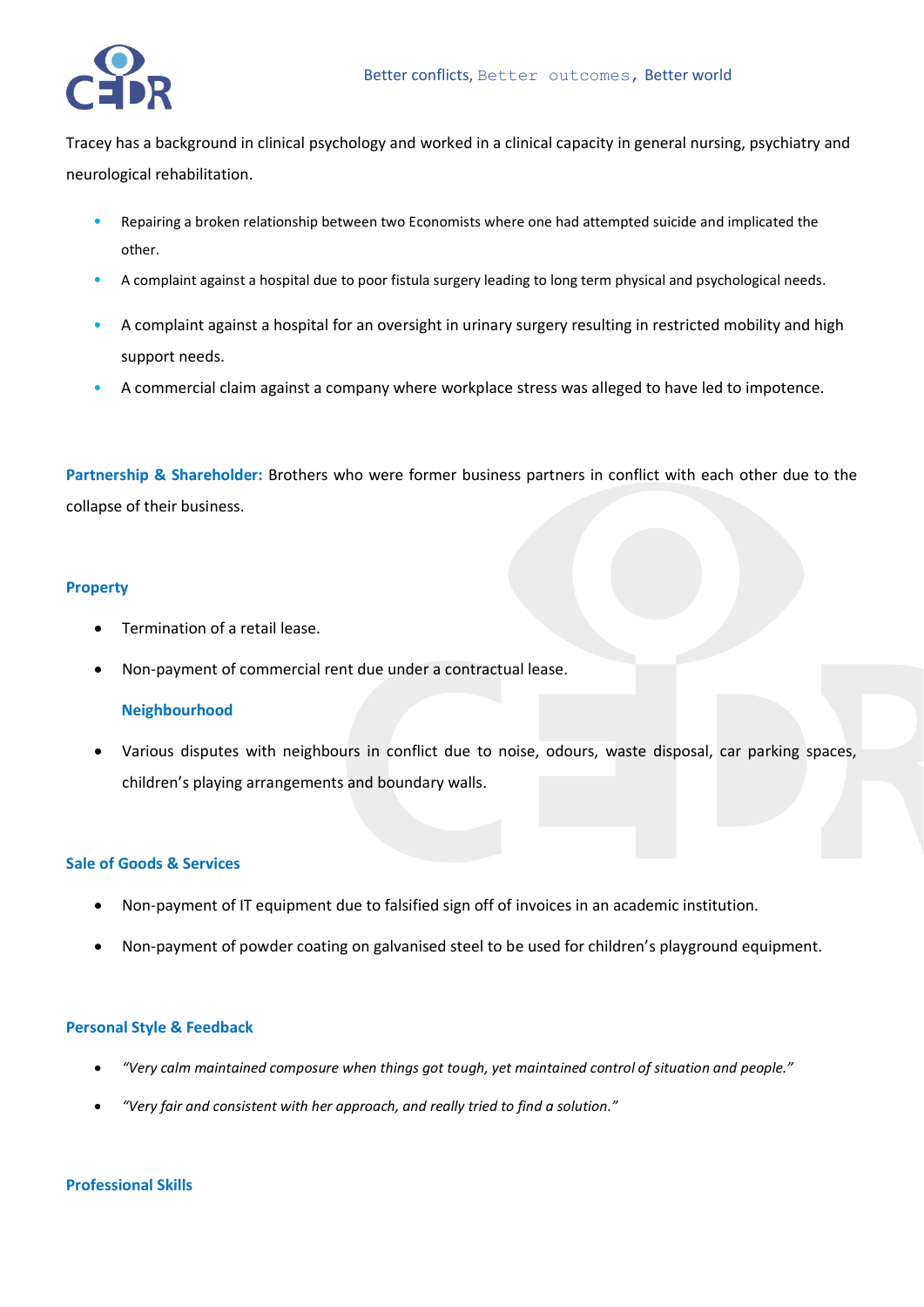

#### **Conflict Coaching**

As a Henley trained Coach, Tracey heads up the panel for Conflict Coaching at CEDR. Assignments can be focused on a very specific challenge that the client wants to work through, or may look at one's approach to dealing with conflict with the use of psychological instruments. She has a special interest in psychometrics and is qualified to deliver and interpret Level A and B instruments (personality and ability) including the Myers Briggs Type Indicator Step I, The Hogan Personality Inventory, The Hogan Development Survey, Belbin and the Thomas-Kilmann Instrument.

#### **Training Experience**

Tracey is a Faculty member for CEDR's Mediator Skills Training programme and is responsible for a number of CEDR's highly acclaimed training courses delivering the following both in the UK and internationally.

#### **The Psychological Underpinnings of Mediation**

Designed and co-delivers this one day course with Dr Karl Mackie CBE with the following learning outcomes:

- Explore the implications of "the Mediator as Therapist"
- Examine internal conflict and how to manage your own and others
- Experiment with paralinguistics and non-verbal communication
- Explore personality, individual differences and team dynamics
- Consider the psychology of negotiation

#### **Workplace Mediation Skills Training**

Lead Faculty and Coach on this nationally recognised training programme having had responsibility for programme design and development. Tracey has delivered this course to a wide range of clients from national airlines, to investment banks and telecommunications companies.

The programme focuses specifically on the process of mediation within organisations and the skills to resolve workplace disputes including the key issues faced by the internal mediator such as: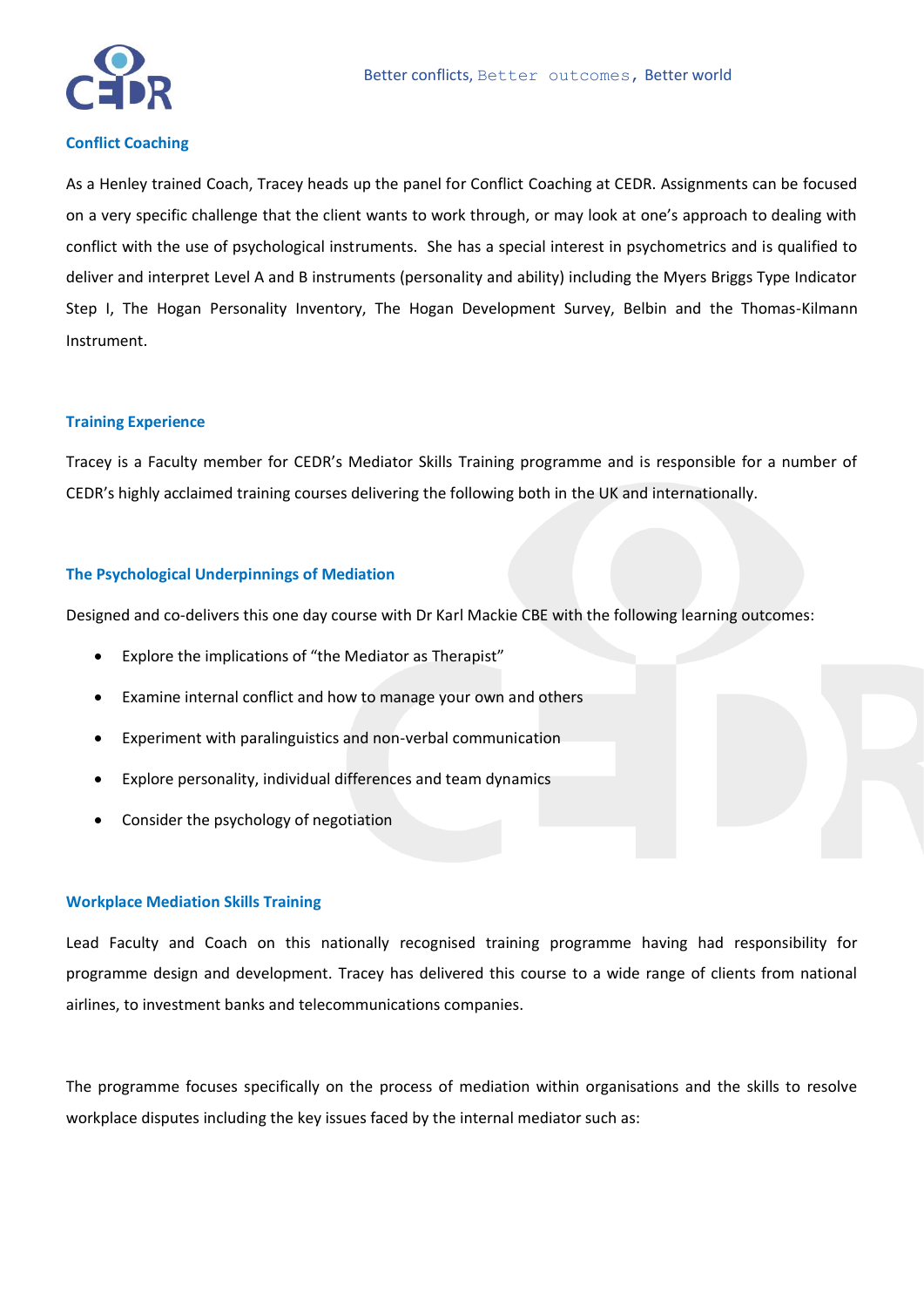

- Where does mediation fit in with other policies and processes?
- What is the role of HR/ ER in mediation?
- How to manage confidentiality
- How to create a mediation culture
- Creating sustainable solutions

#### **Mediation Awareness**

Tracey designs and delivers this one or half day course which provides an introduction to mediation. Course content includes:

- The legal landscape of mediation,
- key benefits of the process
- framework and phases of mediation
- identify key skills, which contribute to effective mediation practice
- A role-play demonstration

#### **Conflict Management**

The aim of this course is to equip attendees with skills, techniques and the confidence to effectively deal with difficult or challenging situations. Following detailed training needs analysis with the client Tracey will design a bespoke course of highly interactive training which will address four key conflict management skill sets: communication skills; emotional skills; process skills and negotiation skills. Typical course content includes:

- The sources and types of conflict
- Your conflict style and moving from style to strategy
- Dealing with emotions
- Preparing for and having difficult conversations

Tracey has received excellent feedback when delivering this course both in the UK and US.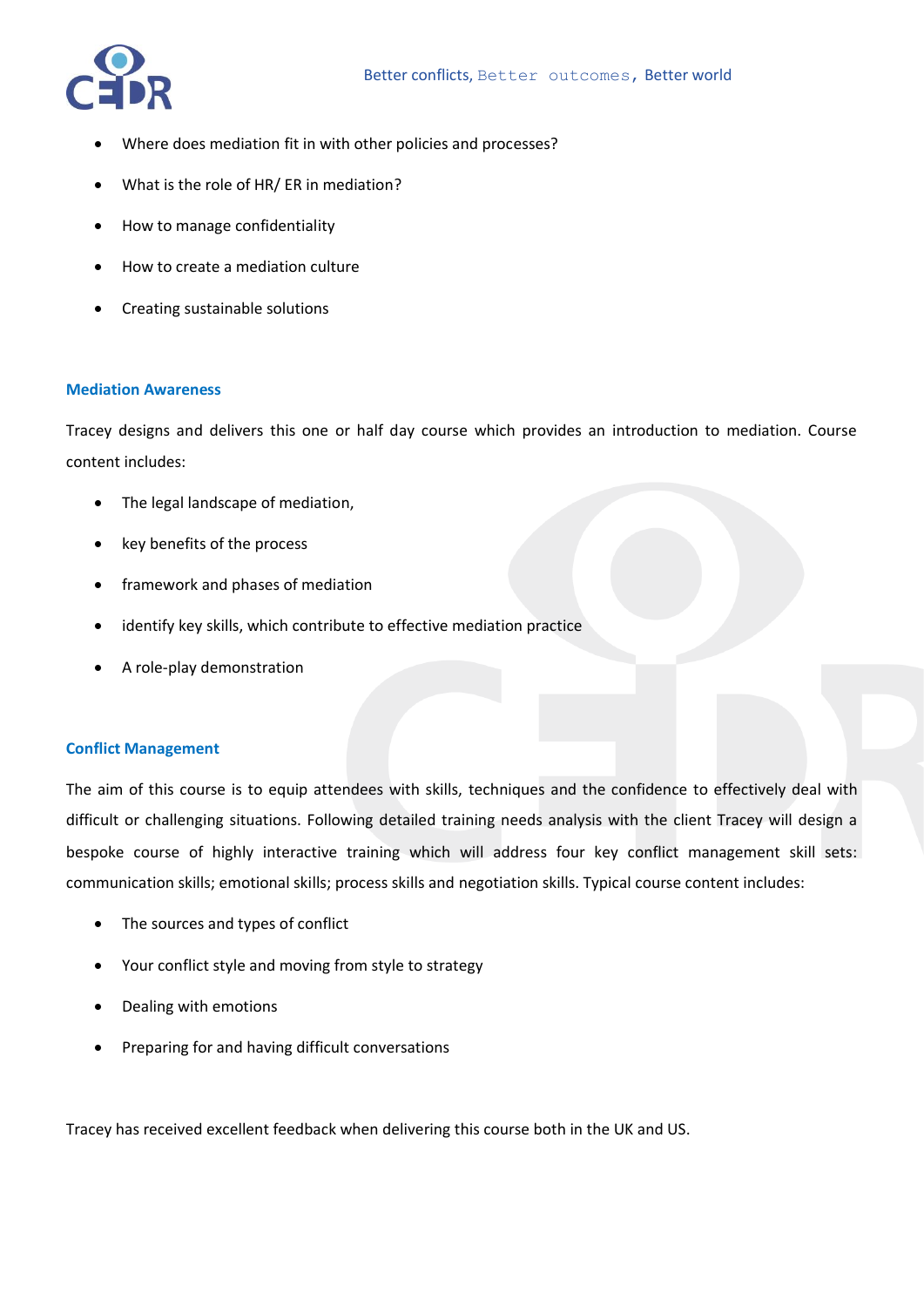

#### **Mediation Advocacy Skills Training**

Tracey had delivered this one day course both in London and New York which looks at the Lawyers role in a mediation. Through participative exercises, case studies and role play to maximise learning, the course prepares participants to:

- be equipped with the skills needed in mediation advocacy
- maximise the settlement benefits for clients at a mediation
- be fully apprised of the processes now demanded by current civil justice practice.

### **Negotiation Skills**

Tracey has delivered this course in a variety of formats (1, 2 or 3 day courses) across all sectors and levels of seniority from property lawyers to Deputy Head Governors of a Nigerian State.

- Creating and claiming value in negotiation
- Framework for an effective negotiation
- Working within a negotiation team
- Dealing with deadlock
- Building and maintaining trust

### **Additional experience**

- Appeals Manager for the Mediator Skills assessment appeal
- A Judge on the International Negotiation Competition
- University lectures for undergraduates

### **Professional Memberships**

Tracey is a member of the British Psychological Society, a member of the Association of Business Psychologists, an elected member to the Special Group in Coaching Psychology and is on the panel of Conciliators for the Funeral Arbitration Service.